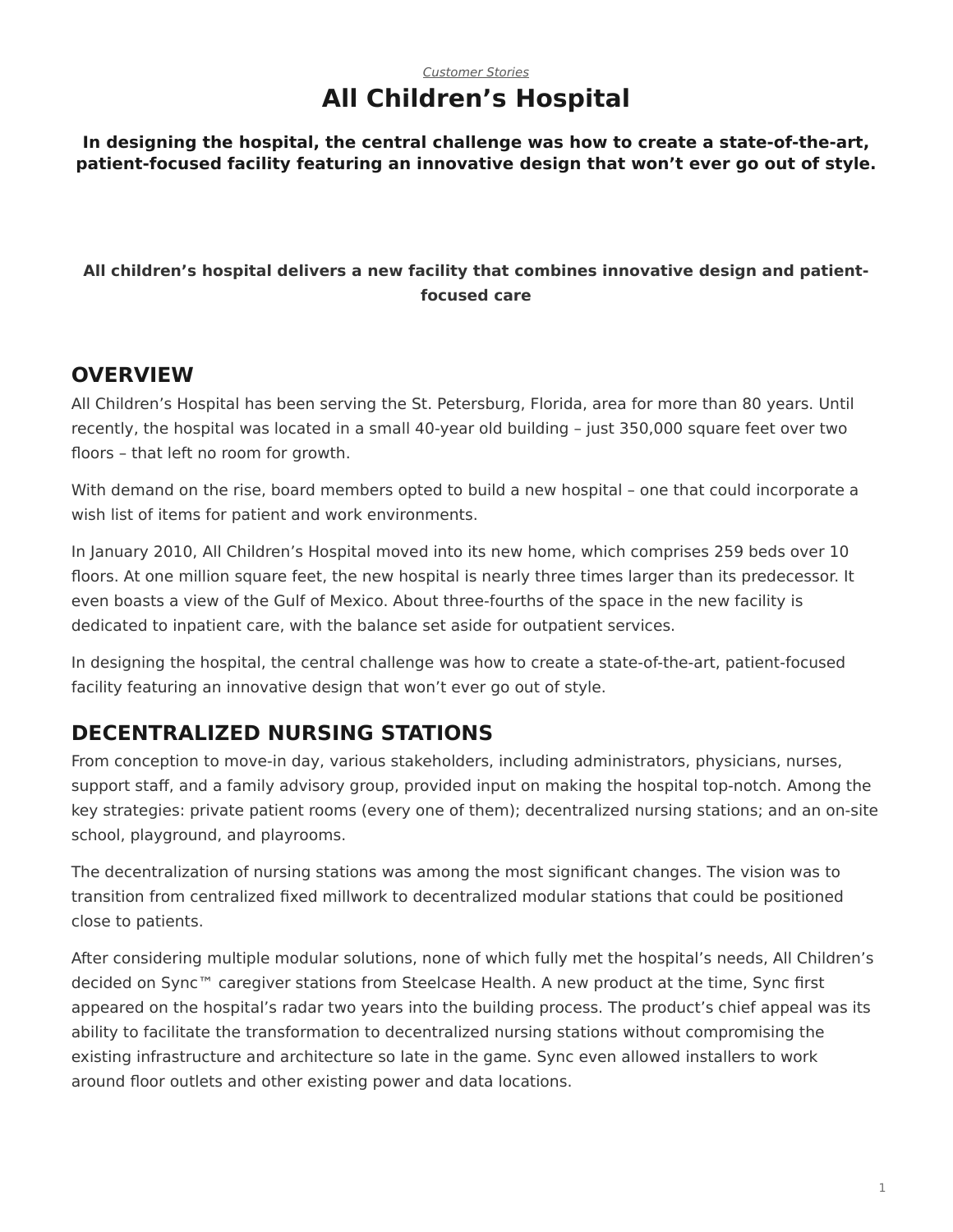Highly efficient Sync workstations are designed to promote collaboration and support workflow. Upon evaluation, All Children's Hospital staff determined that this new modular product could:

- Provide accessibility on all sides
- Conceal computer technology, yet allow easy access
- Maintain open sight lines between staff and patients
- Accommodate different body types
- Accommodate multiple activities and work styles
- Support the hospital's ergonomic culture
- Assist with wayfinding
- Support collaborative activities within a decentralized environment

Multiple Sync stations support caregivers in a variety of work postures

## **MAKING IT A SUCCESS**

The transition to Sync could have been difficult, especially considering that hospital nurses were becoming decentralized along with their workstations. Buy-in from the hospital's key decision makers was critical to cultivating an adaptable culture willing to give the new work style a chance.

"Sync helps us put caregivers closer to their assignments," says Cindy Driscoll, director of the medsurge nursing unit. "On my floor, we have Sync configured as eight small workstations situated close to patient rooms. Plus, there are computers in each room. These changes have enhanced care by increasing our efficiency and making our nurses more accessible to patients."

All nurses now carry handheld phones to make communication easier when they're on the move. When they do get a chance to sit, it's often in a Cachet® work chair from Steelcase. The chair works well in the clinical environment as it supports short and longer term activities and can be wiped down, supporting infection control. The chairs also pair nicely with Sync caregiver stations located throughout the hospital.

The changes took some getting used to, Driscoll admits. "At first, not having a central nursing station eliminated our go-to place to support each other and discuss situations," she says.

"Now we congregate in the staff reporting area. It's actually better because it's private and conversations can't be overheard."

## **DURABLE AND TIMELESS**

Anna Stratigos, administrative director of support services, had one imperative: The new hospital had to withstand the test of time, preferably without ever showing its age.

"I wanted vinyl and faux leather everywhere – no fabric," she says. "People looked at me like I was crazy. This wasn't a desire to keep warmth away; it was a desire to preserve the hospital."

Steelcase Health made it happen using Designtex Performance Fabrics. Working with Stratigos and her team to design vinyl and faux leather fabrics based on samples that were well-liked but made from other materials.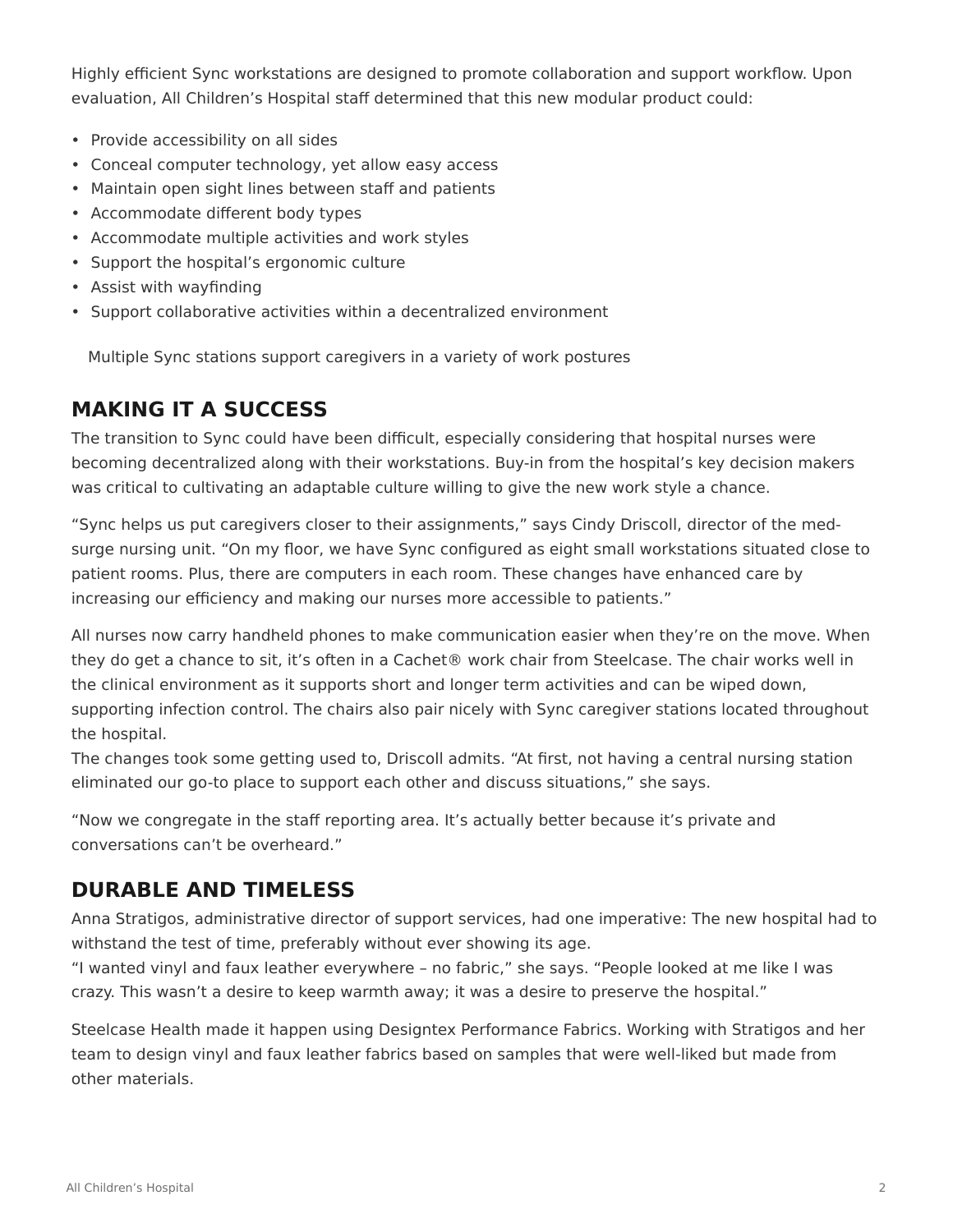Says Stratigos: "Not only did Designtex recreate the look of other fabrics in vinyl and faux leather, but they also had to create fabrics that would withstand our cleaning and disinfectant products. They did it! And the result was amazing."

Creating a durable and timeless environment went beyond selecting the right textiles. It was imperative that furnishings would provide long lasting support, flexibility, and durability – Sync and the Neighbor™ Collection by Steelcase Health, a family of contemporary seating and caregiver stations, provided just that and became anchors in the facility design at All Children's Hospital.

## **ALL AROUND ALL CHILDREN'S**

Patient interaction hasn't been overlooked. All Children's Hospital has an auditorium for special events like movie nights, a rooftop play deck with a pirate ship showpiece, and designated craft areas.

Playrooms abound. One is reserved for teens and includes a pool table and other age-appropriate activities. Another is set aside for transplant patients, taking their special care needs into consideration. There's also a music therapy room where patients can create their own music. And let's not forget school. Since every child is a student, All Children's Hospital has a built-in classroom.

Even the cafeteria is beautiful. Overlooking the Gulf of Mexico, it's designed to look like a ship, with vents that mimic portholes. For durability, cafeteria tabletops are made with granite, while seating is comfortable and easy to clean, thanks to Cachet multi-use chairs.

Decentralization of nursing stations was among the most significant changes. Here, Sync from Steelcase Health puts caregivers closer to their assignments.

Space designers also paid special attention to the waiting areas. "It was important that the lobby not look like a train station with seating just lined up in rows," Halstead says.

To be sure it didn't, designers created seating vignettes with the Neighbor to create more private gathering areas.

"Families like to be together and will move furniture around by pulling a chair here or there," Stratigos says. "With Neighbor, we were able to create conversation areas that don't require chairs to be moved around. This way, the lobby area always looks nice, not disorganized. Besides, the Neighbor pieces are relatively heavy, so people aren't tempted to move the furniture themselves."

Space planners paid attention to every detail. For instance, alcoves reserved for linens and supplies are outfitted with Slatwall by Details, a Steelcase company. Mounted to the Slatwall are medical glove boxes – another Details product – as well as specially designed medical mask boxes, so nurses can just take and go.

Finally, art plays a significant role throughout the hospital. Local artists contributed works to add fun and color. There's even some interactive art encased in the flooring – step on it, and it changes.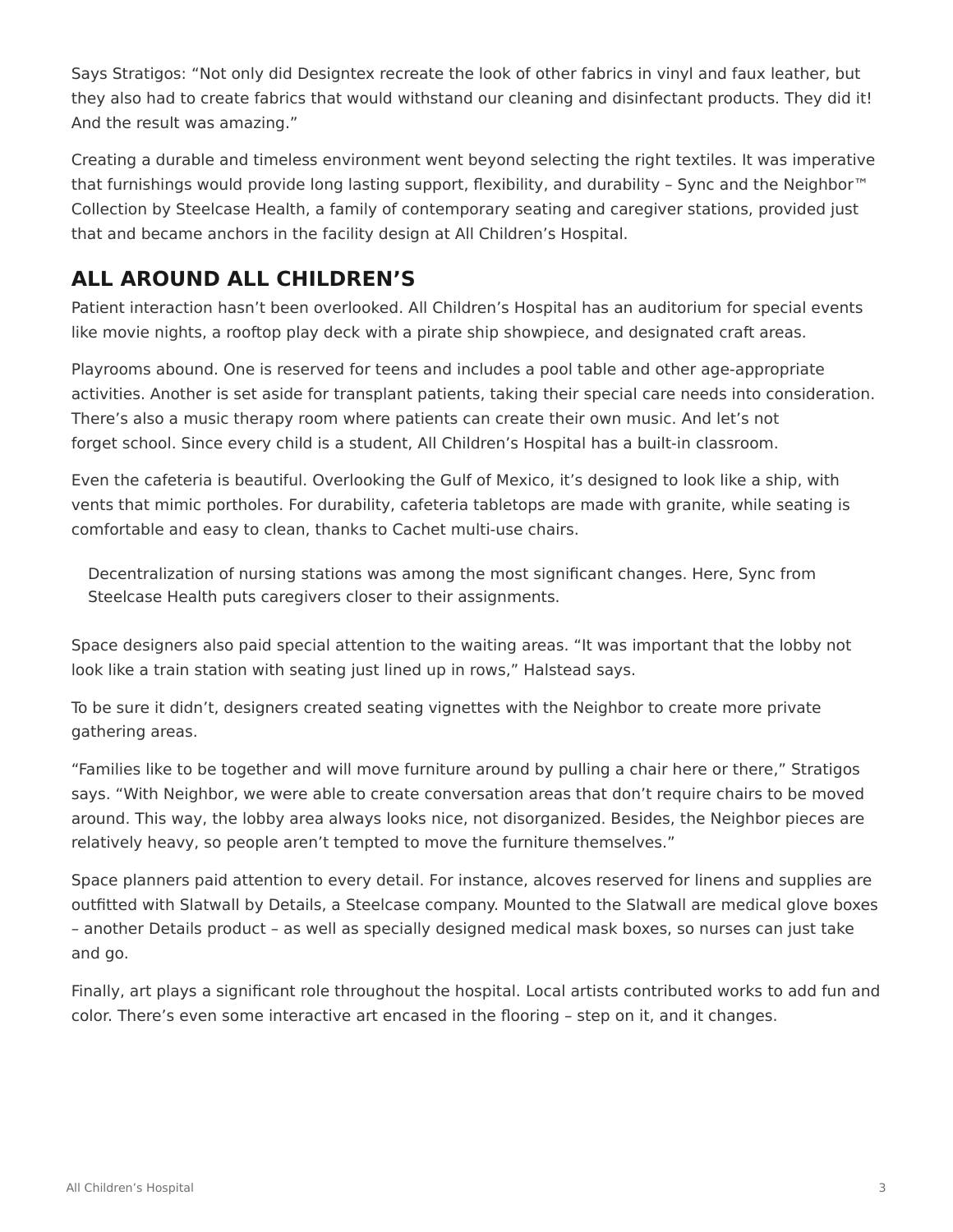The cafeteria was created in the shape of a ship with granite tabletops and comfortable, easy-toclean Cachet multi-use chairs. Speciallycreated Steelcase fabrics and vinyl were designed for booth seating.

## **FAVORABLE OUTCOMES**

Most important, the decision to favor modular over millwork has proved justified – especially since changes are already taking place. Four months after move-in, one space originally used for admitting was converted into a neonatal intensive care unit. The usage change caused bottlenecks in the caregiver station areas, but with Sync in place the area was easily reconfigured to accommodate the flow. With millwork, the bottlenecks would have caused problems for years because it would have been too costly to change things around.

As for furnishings, the early insistence on durability seems to be paying off. "We haven't had to replace anything, and I don't anticipate replacing anything anytime soon," Stratigos says.

"I occasionally might notice a place where we need a bumper guard or something, but I know we've done everything possible to meet our goal of making All Children's durable and timeless."

Patient and family satisfaction has never been better. A recent survey rated nursing care at 4.93 on a five-point scale, a 9 percent improvement over the final survey conducted at the old hospital. Driscoll attributes the increase primarily to nursing staff being more visible and closer to patients.

Even nursing fatigue has been better than expected, given the greater square footage of the new building. As part of a Children's Hospital Corporation of America study, nurses have been measuring their steps with pedometers. What did they find? "Our new hospital may be larger, but we're actually walking less because the design is more efficient," Driscoll says.

# **PRODUCTS**

#### **STEELCASE HEALTH**

Neighbor seating Sync with Designtex Fusion Verge stools Opus headwall and Switch seating – Steelcase Health and Coalesse